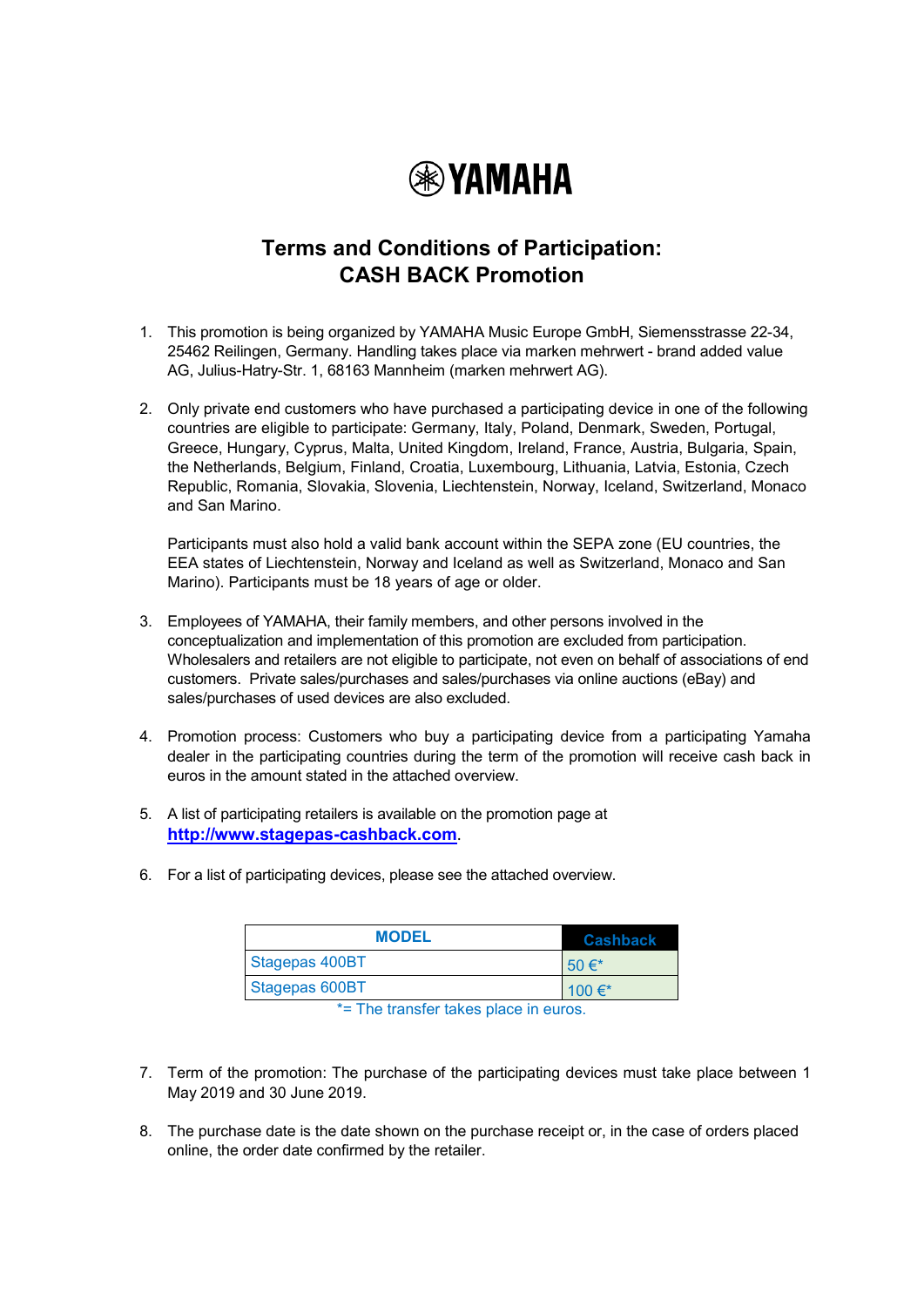- 9. To participate in the promotion, it is necessary to register the participating device stating the buyer's full name, bank account details, and address, including the receipt (in the case of purchases of participating devices at brick-and-mortar retail outlets) or order confirmation and invoice (if the participating device is purchased online) as well as the serial number of the participating device. The registration must be completed by 12:00 p.m. on 15 July 2019 (registration period).
- 10. Registration is only possible online and must be performed by the customer at **<http://www.stagepas-cashback.com/register>**; registering by mail to receive cash back is not possible.
- 11. Each household can participate in the promotion with a maximum of 1 participating product.
- 12. Participation in the promotion is only possible once per participating device.
- 13. If the buyer returns the product to the seller, he is not eligible to participate in the CashBack promotion and any claims will be rejected. This clause does not in any way prohibit the purchaser from exercising his right to enforce applicable statutory or warranty rights.
- 14. It is the responsibility of the recipient, if the CashBack refund is a taxable benefit. The same applies if the recipient's bank charges fees - these are deducted from the CashBack of the recipient's bank.
- 15. YAMAHA reserves the right to demand presentation of original purchase documentation and to inspect these documents, to review all registrations and submissions to ensure compliance with these terms and conditions of participation, and to demand that any documentation that may be missing be presented.
- 16. Customers who provide incomplete information and/or submit incomplete documentation when registering a participating device will be notified by e-mail and asked to provide the complete documentation within seven days. Should any customer not comply with this request or transmit incomplete documentation again within seven days, the cash back payment will be denied.
- 17. marken mehrwert AG is entitled to exclude customers from the promotion if they do not satisfy the terms and conditions of participation, violate the terms and conditions of participation, provide inaccurate personal information, use unfair aids, and/or attempt to participate in the promotion more often than is permitted under these terms and conditions of participation. If there are grounds for exclusion, YAMAHA Music and marken mehrwert AG are entitled – including after the fact – to demand the return of the cash back.
- 18. The SEPA transfer shall be made in euros after valid registration of the participating device within 5 weeks to the bank account indicated at registration within the SEPA payment area (EU countries, the EEA states of Liechtenstein, Norway and Iceland as well as Switzerland, Monaco and San Marino). The transferred amount in euros will be converted into other currencies (e.g. CHF) for the account by the bank holding the account.
- 19. YAMAHA Music is entitled to terminate the promotion prematurely or to extend the promotion or modify the terms and conditions of participation. This applies in particular to cases of force majeure and/or unexpectedly high demand for participating devices and in cases in which the proper performance of the promotion cannot be ensured for technical and/or legal reasons. In the event of a change in the terms and conditions of participation, each registered customer will be notified immediately by e-mail; the customer will be granted a reasonable period within which he or she can object to the new terms and conditions of the promotion. The amended terms and conditions of participation are deemed approved if the customer does not object within the time limit. The customer is not permitted to refuse consent without stating significant reasons.